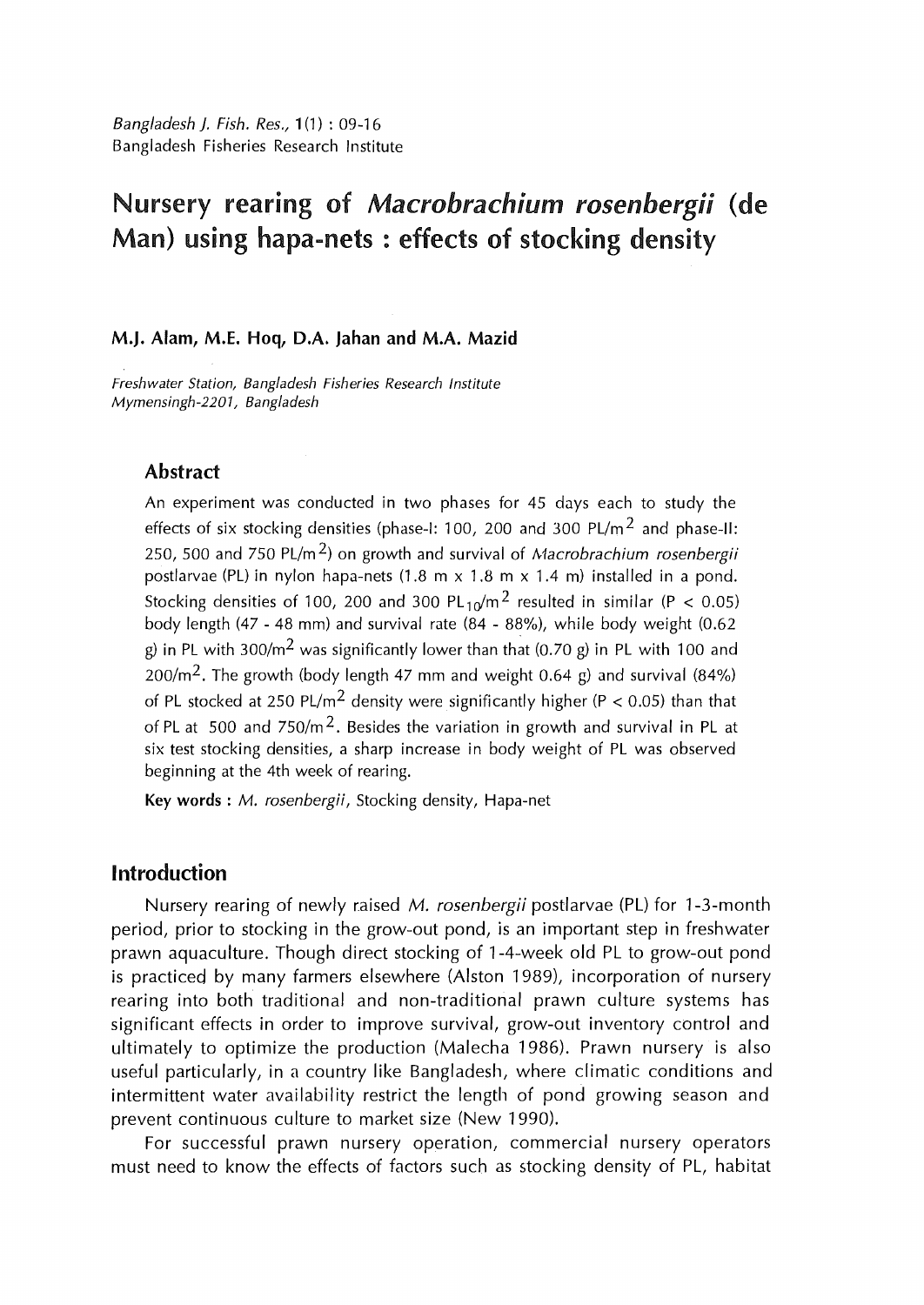#### *M.J. Alam et al.*

complexity and, feeds and feeding schedule. A number of published reports on prawn nursery systems (Sandifer and Smith 1977, Smith and Sandifer 1979, Smith *et al.* 1983, Heinen and Mensi 1991) are available, but there have been no research reports, except Angell (1994), on prawn nursery system in Bangladesh conditions. The present study was designed to optimize the stocking density of prawn PL, aiming at resulting in higher survival and growth, in hapa-net nursery system. Once the standard density is known, research and development efforts would be focused on reducing the cost of production and improving the yield, using appropriate feeds and feeding management.

# Materials and methods

### Preparation and installation of hapa-net

Nine nylon hapa-nets of 0.3 mm mesh size measuring 1.8 x 1.8 x 1.4  $\mathrm{m}^{3}$ each were installed in a 0.4 ha pond at the Freshwater Station of Fisheries Research Institute, Mymensingh. During hapa installation, the pond was under carp culture and as it was not possible to make the pond complete drained-out and sun-dried due to periodical raining, most of the fishes were harvested by repeated netting. Monoammonium sulphate (21-0-0) and lime were applied in a 1 :10 ratio at the rate of 1 .5 kg/decimal. Underground water was supplied through central drainage system and the water depth ranged from 85 - 90 em during the study period. Only bamboo poles were driven into the pond bottom and used to make the supporting frame for hapa-nets. The upper and lower corners of each hapa-net were fastened with bamboo poles in such a way that the nets remained suspended in the water column without touching the pond bottom about 10 cm above the pond bottom. At each hapa-nets, a few dry coconut leaves were positioned horizontally in the water column to serve as shelters as well as substrates for the prawn PL. A feeding tray  $(1.2 \text{ m} \times 1.2 \text{ m})$  made of plastic mosquito screen sewn to a wire frame was provided with each hapanets.

### Stocking of PL

*Phase-I :* Three stocking densities such as 100, 200 and 300 PL/m<sup>2</sup> were assigned in a randomized block design with three replications for each. Ten-day old *M. rosenbergii* PL were collected from a nearby prawn hatchery and transported to the pond site using· oxygenated plastic bags. The PL were acclimated to pond conditions and stocked at 17.00 h in the hapa-nets according to the assigned densities. The initial body length (BL) of 9.6 mm and body weight (BW) of 8 mg were recorded by random measuring of PL ( $n = 100$ ).

*Phase-II*: Three stocking densities of 250, 500 and 750/m<sup>2</sup> of *M. rosenbergii* PL<sub>12</sub> (BL = 10.5 mm and BW = 9 mg) with three replications for each were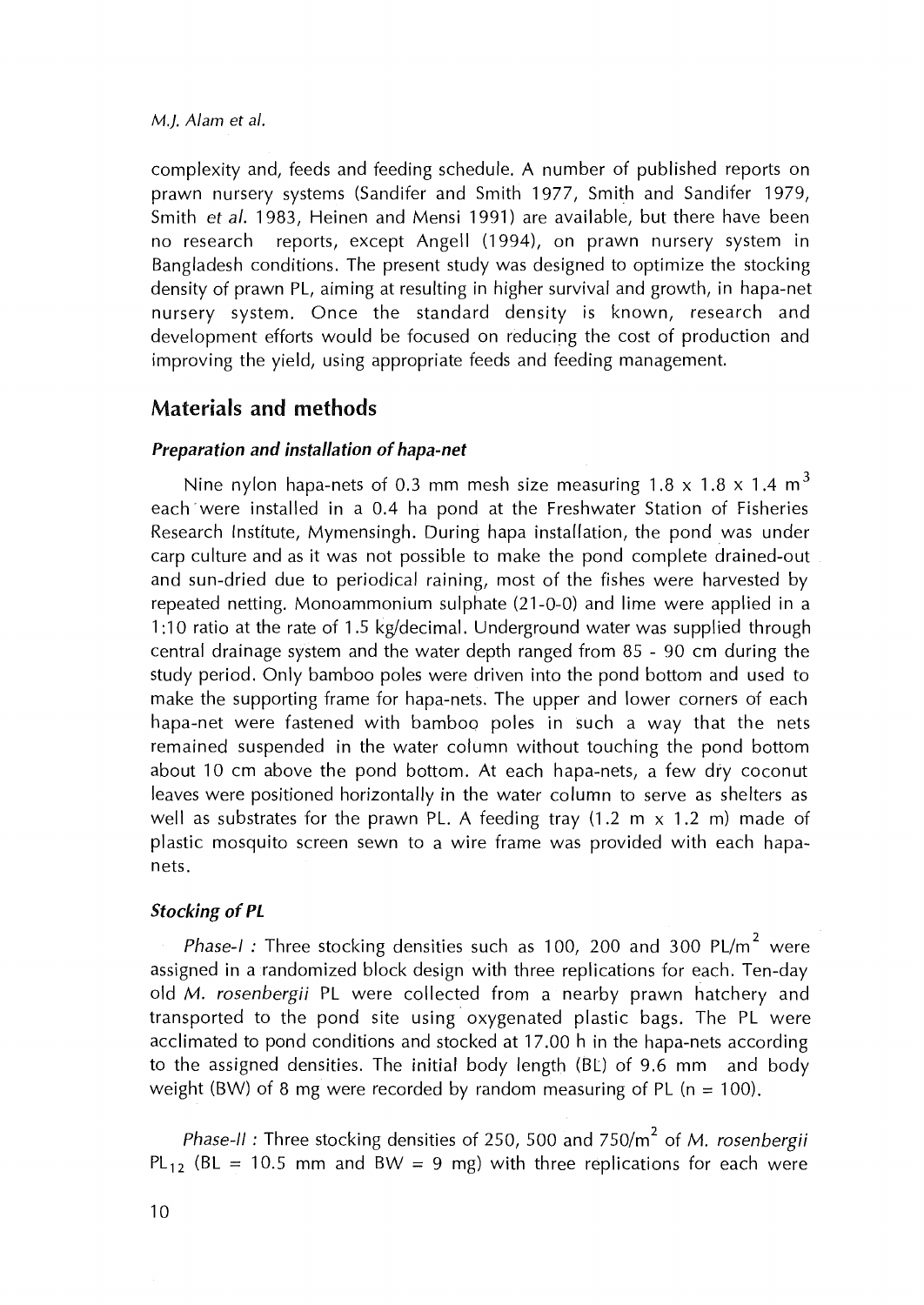Nursery rearing of M. rosenbergii

tested. Transportation and stocking procedures were similar to that followed in the Experiment I.

#### *Feeding to PL*

The prawn were fed with a commercial shrimp feed (Saudi-Bangla nursery feed-1 and 2) at the rate of 25% of body weight during 1st week, 15% during 2nd week and 10% during rest of the culture period. The proximate composition of the feed is given in Table 1. The amount of feed was adjusted based on the estimated progressive gain in total biomass and observations of leftover feed on feeding trays. The daily ration was equally apportioned into two feedings: one at 8.00 h and another at 17.00 h. The feed was spreader on the feeding trays, which were hung close to the bottom of hapa-nets. The feeding trays were washed thoroughly prior to each feeding.

Table 1. Proximate composition (dry matter basis) of prawn feed

| Parameters    | % composition |  |  |
|---------------|---------------|--|--|
| Moisture      | 12            |  |  |
| Crude protein | 40            |  |  |
| Crude lipid   | 5             |  |  |
| Crude fibre   | 6             |  |  |
| Ash           | 18            |  |  |

*Source : Saudi Bangia Fish Feed Ltd., Dhaka, Bangladesh* 

#### *Data recording and analysis*

For the estimation of increment in growth, total BL (from tip of the rostrum to end of the telson) and BW of randomly sampled prawn ( $n = 50$ ) were measured from each hapa-nets once in a week. The survival rate was estimated finally at the end of study by direct counting. Water quality parameters i.e. temperature, dissolved oxygen (DO), pH, ammonia and alkalinity were recorded weekly using a HACH Kit (Model FF-2). The water quality parameters were within the acceptable limits for prawn culture in ponds (Table 2). The growth and survival data were subjected to a one-way analysis of variance (ANOVA) and Duncan's Multiple Range Test (DMRT) at 5% level of significance using a PC equipped with statistical package (Statgraphics, Version 4.0).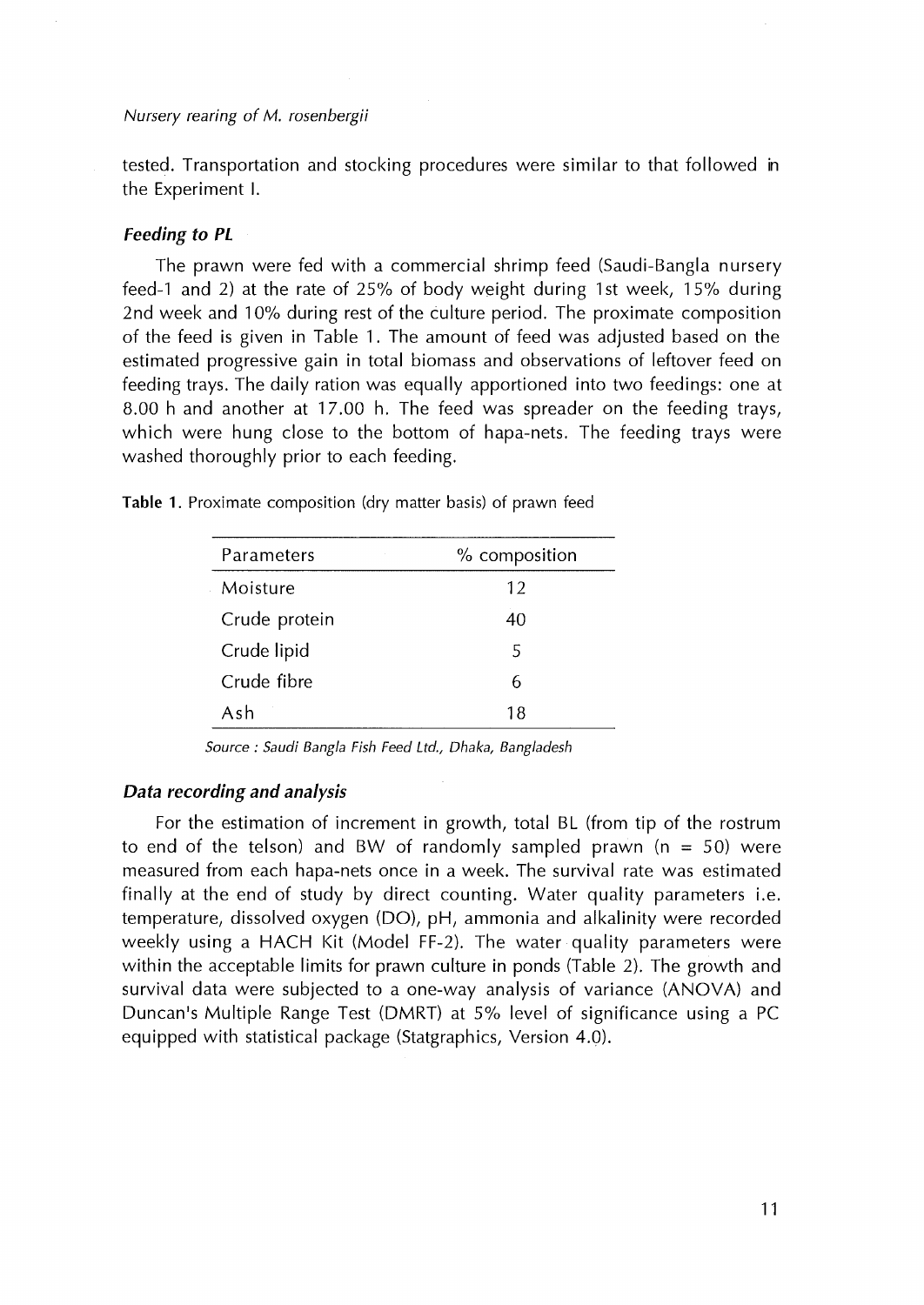#### *M.J. Alam et al.*

| Water quality<br>parameters | Days from the initiation of experiments |      |      |      |      |      |      |
|-----------------------------|-----------------------------------------|------|------|------|------|------|------|
|                             |                                         |      | 14   | 21   | 28   | 35   | 42   |
| Temperature $(^0C)$         | 29.5                                    | 28.0 | 28.8 | 28.6 | 27.8 | 27.9 | 28.0 |
| DO(mg/l)                    | 4.0                                     | 5.0  | 6.1  | 4.2  | 4.0  | 7.0  | 4.0  |
| pH                          | 8.0                                     | 8.0  | 8.5  | 8.5  | 8.0  | 8.0  | 8.0  |
| Ammonia (mg/l)              | 0.2                                     | 0.2  | 0.2  | 0.4  | 0.3  | 0.3  | 0.2  |
| Alkalinity (mg/l)           | 170                                     | 160  | 146  | 139  | 140  | 141  | 155  |

Table 2. Mean values of water quality parameters during the experiment (phase-I and phase-II)

## Results and discussion

The production data of 45-day nursery rearing of *M. rosenbergii* PL at different stocking densities are given in Table 3. The BL, BW and survival rates (SR) were inversely related to stocking densities of 250 - 750 PL/m<sup>2</sup>, though were not to 100<sub>2</sub>-300 PL/m<sup>2</sup>. In the phase-I experiment, *M. rosenbergii* PL stocked at  $250/m^2$  attained significantly higher (P < 0.05) BL (46.8 ± 1.27 mm), BW (635.3  $\pm$  0.72 mg) and SR (84.3  $\pm$  3.7%), while those at 750/m<sup>2</sup> had the lowest values. In the phase-11 experiment, all the test stocking densities resulted in similar (P < 0.05) average gain in BL (47 - 49 mm) and SR (84 - 88%). The final body weight attained by PL at 100 and 200 PL/m<sup>2</sup> were significantly higher (P < 0.05) than that at 300 PL/m<sup>2</sup>. The rate of progressive increase in body weight was also higher in PL with 100 - 300/m<sup>2</sup>, though a sharp increase in body weight was observed in PL at each stocking density beginning at the 4th week of nursery rearing (Fig. 1).



Fig. **1.** Weight gain in *M. Rosenbergii* PL at different stocking densities in hapa-net nursery system (A : pahse-1; B : pahse-2).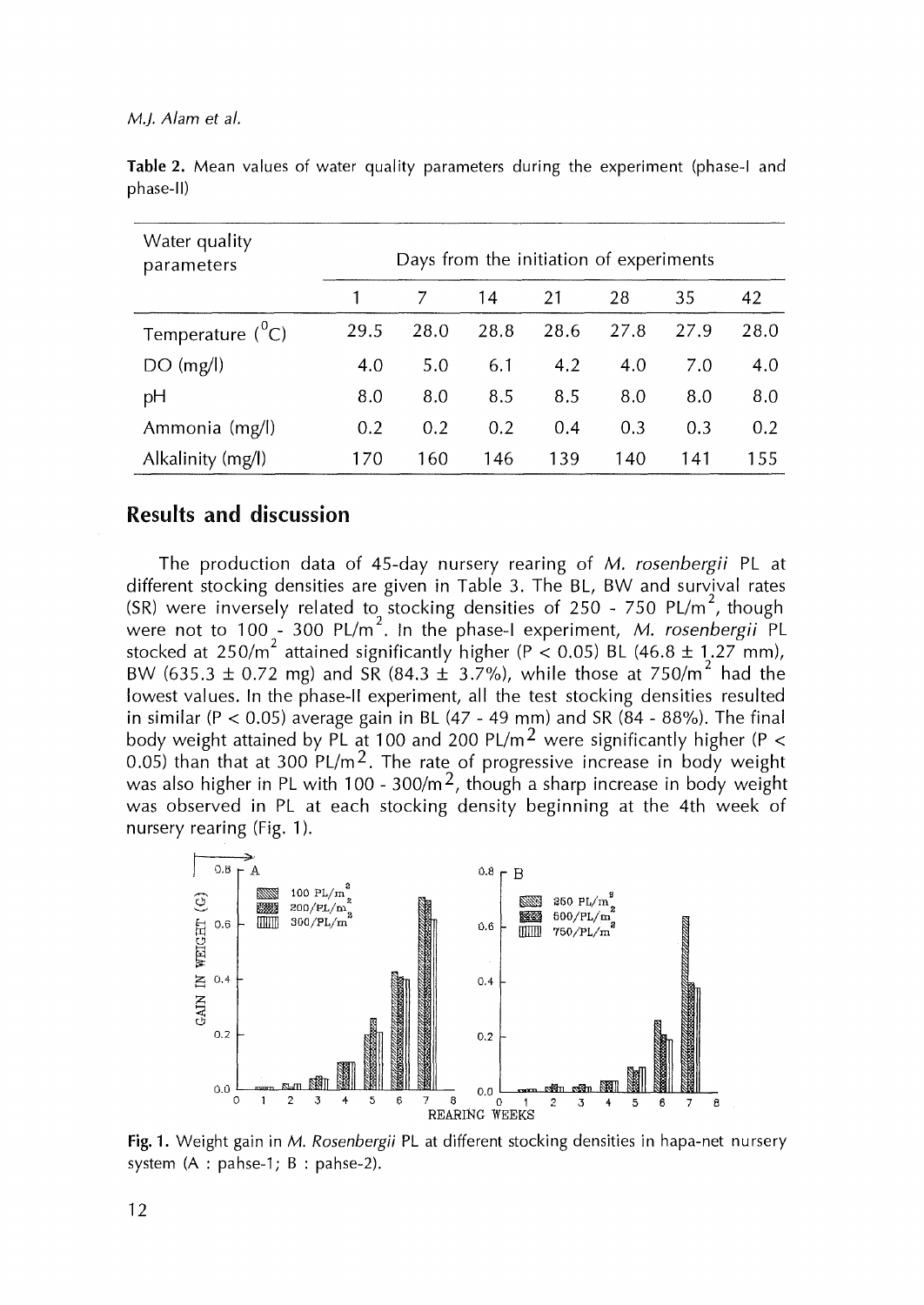#### Nursery rearing of M. rosenbergii

| Stocking<br>density $(PL/m2)$ | Mean body<br>ength (mm)      | Mean body<br>weight (mg)      | Mean survival<br>rate $(\% )$ |
|-------------------------------|------------------------------|-------------------------------|-------------------------------|
| Phase-I                       |                              |                               |                               |
| 750                           | $37.0 \pm 0.86^b$            | $379.6 \pm 0.94^{\mathrm{b}}$ | $60.9 \pm 4.0^{b}$            |
| 500                           | $39.2 \pm 0.92^{\rm b}$      | 403.1 ± 1.03 <sup>b</sup>     | $72.8 \pm 7.5^{b}$            |
| 250                           | $46.8 \pm 1.27$ <sup>a</sup> | $635.3 \pm 0.72$ <sup>a</sup> | $84.3 \pm 3.7^{\circ}$        |
| Phase-II                      |                              |                               |                               |
| 300                           | $47.7 \pm 0.58$ <sup>a</sup> | $624.8 \pm 0.80^{\mathrm{b}}$ | $85.1 \pm 4.0^{\circ}$        |
| 200                           | $48.5 \pm 1.01^a$            | 697.4 $\pm$ 0.68 <sup>a</sup> | $83.8 \pm 5.2^{\circ}$        |
| 100                           | $47.0 \pm 1.59$ <sup>a</sup> | $702.6 \pm 0.21$ <sup>a</sup> | $88.2 \pm 4.2^{\circ}$        |

**Table** 3. Growth and survival of M. rosenbergii PL at different stocking densities in hapanet nursery for 45 days

Means with the same superscripts are not significantly different  $(P < 0.05)$ 

The results obtained at different test stocking densities indicate that a stocking density within the range of 100 - 300 PL/m<sup>2</sup> may results in a desirable growth of 47 - 49 mm BL, 635 - 702 mg BW and 84 - 88% SR for a hapa-net M. *rosenbergii* nursery rearing system. The final body lengths attained by prawn at each stocking density (Table 3) are higher than those are desired in stocking the grow-out ponds. Stocking of ponds with 25 mm juvenile prawn is suggested to reduce initial losses and allow a more predictable pond survival rate (Ling 1967). The final body weights of 0.6 - 0.7 g obtained with 100 - 300 PL/m<sup>2</sup> in the present experiment are also comparable with 0.4 - 0.9 g (Smith *et al.* 1983), 0.4 - 0.6 g (Heinen and Mensi 1991) final weight in postlarval prawn reared for 60 - 90 days at variable stocking densities of 500 - 1000 PL/m<sup>2</sup>. MacLean and Ang (1994), however, reported a final weight gain of 1.75 g with 63% SR for 38 days rearing of prawn PL in net enclosures, but the stocking density was only 10  $PL/m<sup>2</sup>$ .

Besides growth, final survival rate of *M. rosenbergii* PL is a major factor to be considered in nursery rearing, as the internal rate of return (IRR) in prawn nursery has been reported very sensitive to variations in survival (Angell 1994). Several studies in elsewhere (Sandifer and Smith 1975, Willis *et al.* 1976, Smith and Sandifer 1979a, Kneale and Wang 1979, Saha et al. 1989, Heinen and Mensi 1991) have shown that prawn PL stocked at rates between 100 - 700/m<sup>2</sup> for 45 - 60 days of nursery systems may result in final survival rates of 60 - 80%. Though Smith *eta/.* (1983) recorded about 90% survival of prawn PL at stocking densities of 1000 - 1500/m<sup>2</sup> in a an enclosed nursery system, only 28 - 37%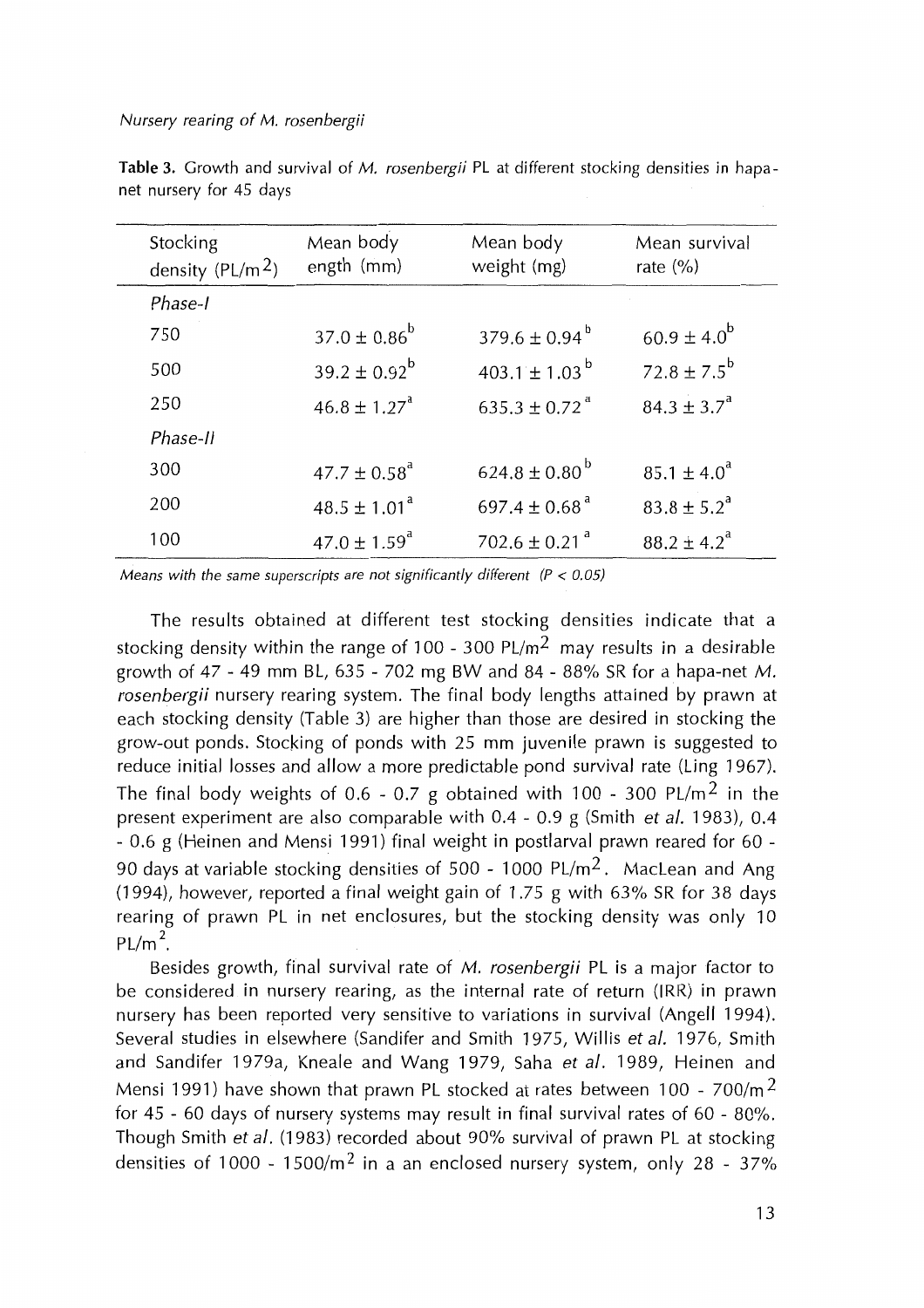#### *M.}. A/am et a/.*

survival has been reported (Angell 1994), for nearly the same range of stocking density, in a cage nursery system in Bangladesh condition. Nursery rearing of M. *rosenbergii* PL in earthen ponds is limited (Williams and Berrigan 1977). Though Saha *et al.* (1989) reported 52% survival at the stocking density of 175 PL/m<sup>2</sup> in 30 days of rearing in earthen ponds and a desirable mean final weight of 1 - 2 g after 40 - 90 days may be achieved in earthen pond nursery (Corbin *et al.* 1986), the survival rate is not always known due to problems in complete harvesting of benthic juvenile.

The fact is that the stocking density and survival of prawn PL are highly variable and depend on nursery systems, rearing conditions and management practices including feeds and feeding. The results of the present experiment reveal that the nursery of prawn in hapa-nets has the advantages of reducing mortality and full recovery of prawn juvenile. The higher growth and survival of prawn juvenile might also be influenced by introducing the artificial habitat in nursery compartment (Smith *et al.* 1979b) and multiple feeding (McSweeney 1977) with food having 40% dietary protein (Table 1). It has been reported that *M. rosenbergii* postlarvae may need a minimum dietary protein level of about 30 - 35% (D'Abramo and Reed 1988). Though feeding prawn PL once daily has been found to result in good survival, growth and yields of postlarval M. rosenbergii (Heinen and Mensi 1991), juvenile prawn activity patterns lend support for the need of multiple feeding (Corbin *et a/.* 1986). The multiple feeding is also necessary to achieve better feed utilization and to prevent the accumulation of uneaten food. However, another experiment is necessary on the best formulation of food using locally available ingredients and on the outdoor feeding schedule as well.

# Conclusions

The results of the present study show that nursery rearing of *M. rosenbergii*  postlarvae in hapa-nets at densities as high as  $300/m<sup>2</sup>$  may offer benefits of rearing of sufficient numbers of postlarvae to allow them to grow to a desirable stocking size and to survival, and to faster turnover for both the hatchery and nursery operators. The present study also indicates the possibility of holding and rearing prawn postlarvae, either produced in hatchery or caught from nature in late season (September - October), at high stocking density over the winter period for stocking at the beginning of the next grow-out season.

# **Acknowledgements**

The project is supported by the Government of Bangladesh funding (project code: 01-020-9596). The authors are thankful to Dr. M.G. Hussain, Chief Scientific Officer, Freshwater Station, Fisherius Research Institute, for providing the research facilities.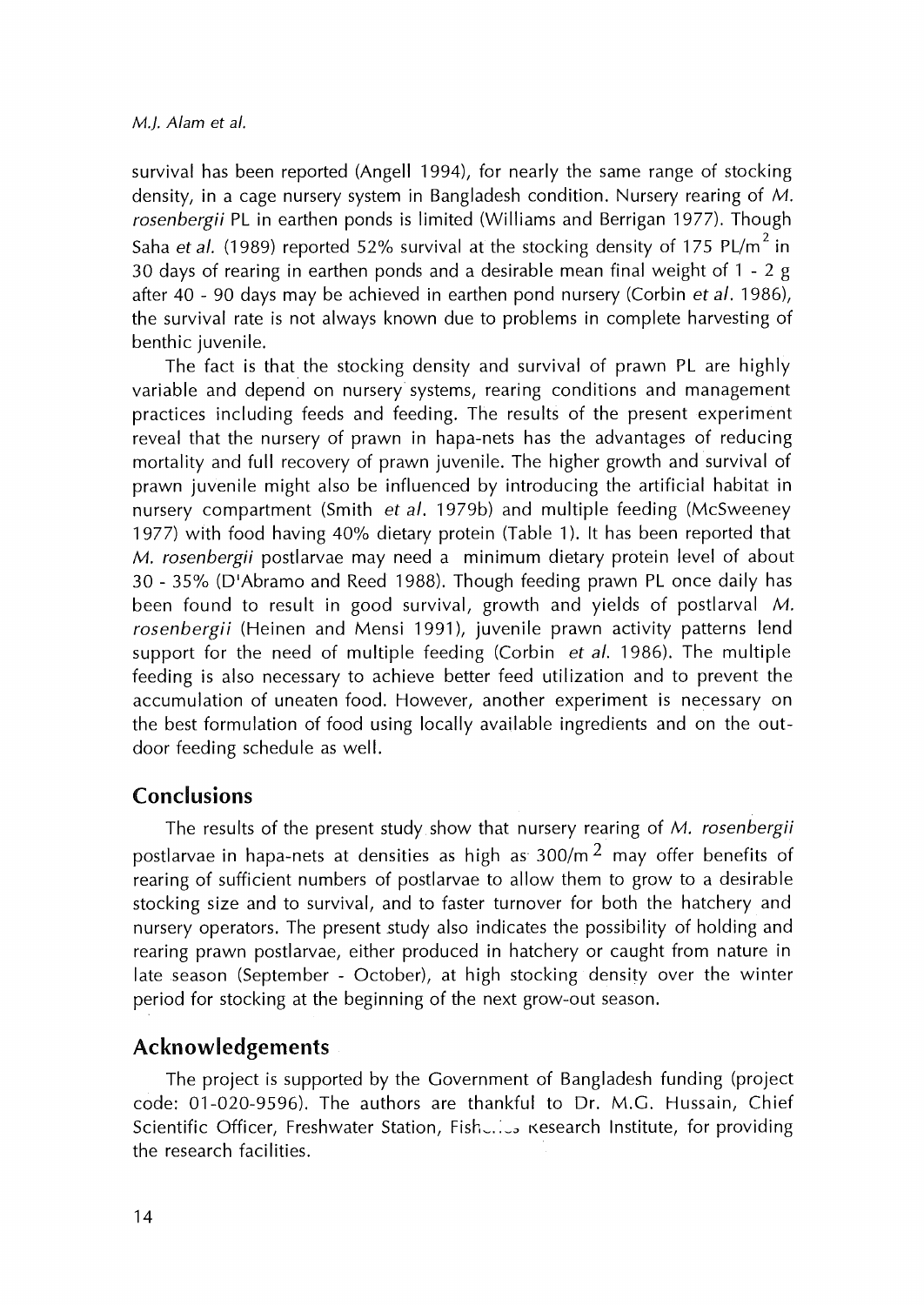Nursery rearing of M. rosenbergii

## References

- Alston, D.E., 1989. *Macrobrachium* culture: a caribbean perspective. *World Aquaculture,* 20(1 ): 18-23.
- Angell, C.L., 1994. Cage nursery rearing of shrimp and prawn fry in Bangladesh. *BOBP/WP/92,* Madras, India. 16 pp.
- Corbin, S.J., M.M. Fujimoto and T.Y. lwai, Jr., 1986. *Feeding practices and nutritional considerations for Macrobrachium rosenbergii culture in Hawaii. In:* J.P. McVey (ed.) CRC Handbook of Mariculture, Vol. 1. CRC Press, Inc. Boca Raton, Florida. pp. 391-412.
- D'Abramo, L.R. and L. Reed, 1988. Optimum diets protein level for juvenile freshwater prawn *Macrobrachium rosenbergii. }. World Aquaculture Soc.,*  **19**(1): 25A (Abstract No. 64).
- Heinen, J.M. and M.J. Mensi, 1991. Feeds and feeding schedules for indoor nursery culture of post larval freshwater prawn *Macrobrachium rosenbergii. }. World Aquaculture Soc.,* 22 (2): 118-127.
- Kneale, D.C. and J.K. Wang, 1979. A laboratory investigation of *Macrobrachium rosenbergii* nursery production. *Proc. World Mariculture Soc.,* 10: 359-365.
- Ling, S.W, 1967. Methods of rearing and culturing *Macrobrachium rosenbergii*  (de Man). *FAO Fisheries Report,* 357: 607~619.
- Maclean, M.H. and K.J. Ang, 1994. An enclosure design for feeding and fertilization trials with the freshwater prawn *Macrobrachium rosenbergii* (de Man). *Aquaculture,* 120: 71-80.
- Malecha, R.S., 1986. *Commercial pond production of the freshwater prawn, Macrobrachium rosenbergii, in Hawaii. In:* J.P. McVey (ed.) CRC Handbook of Mariculture, Vol. 1. CRC Press, Inc. Boca Raton, Florida. pp. 231-259.
- McSweeney, E.S., 1977. *Intensive culture systems. In:* V.A. Hamson and H.L. Goodwin (eds.). Shrimp and Prawn Farming in the Western Hemisphere. Dowden, Hutchinson and Ross, Stroudsburg, PA. pp. 255-260.
- New, M.B., 1990. Freshwater prawn Aquaculture: a review. *Aquaculture,* 88: 99-143.
- Saha, S.B., M.S. Shah and M.V. Gupta, 1989. A preliminary study on the rearing of post~larvae of *Macrobrachium rosenbergii* (de Man) in nursery ponds. *Bangladesh). Life Sci.,* 2: 47-49.
- Sandifer, P.A. and T.I.J. Smith, 1975. Effects of population density on growth and survival of *Macrobrachium rosenbergii* reared in recirculating water management systems. *Proc. World Mariculture Soc.,* 6: 43-53.
- Sandifer, P.A. and T.I.J. Smith, 1977. Intensive rearing of postlarval Malaysian prawns *(Macrobrachium rosenbergii)* in a closed cycle nursery system. *Proc. World Mariculture Soc.,* 8: 225~235.
- Smith, T.I.J. and P.A. Sandifer, 1979a. Development and potential of nursery systems in the farming of Malaysian prawns. *Proc. World Mariculture Soc.,*  10: 369-384.